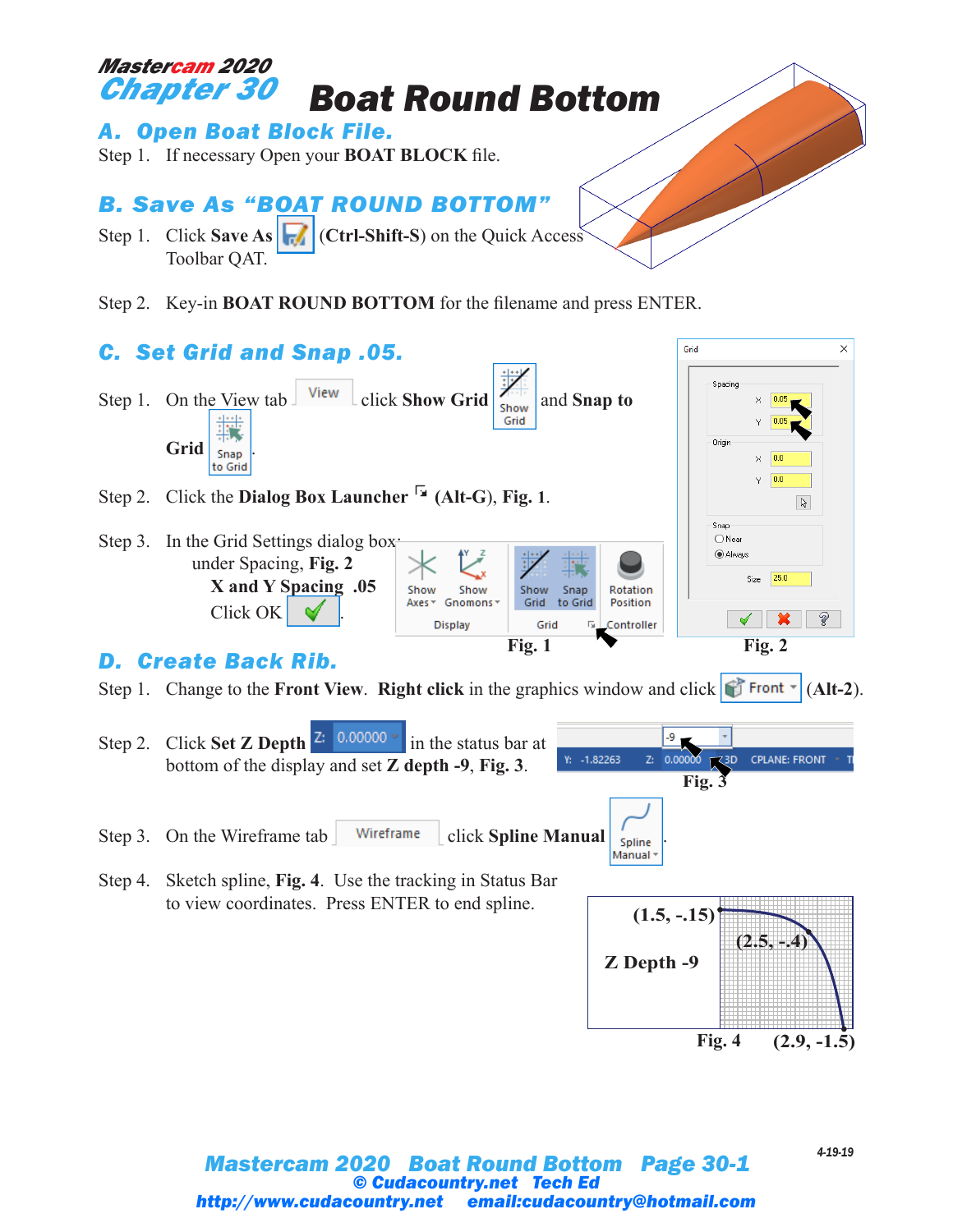## *E. Create Rib 2.*



*Mastercam 2020 Boat Round Bottom Page 30-2*